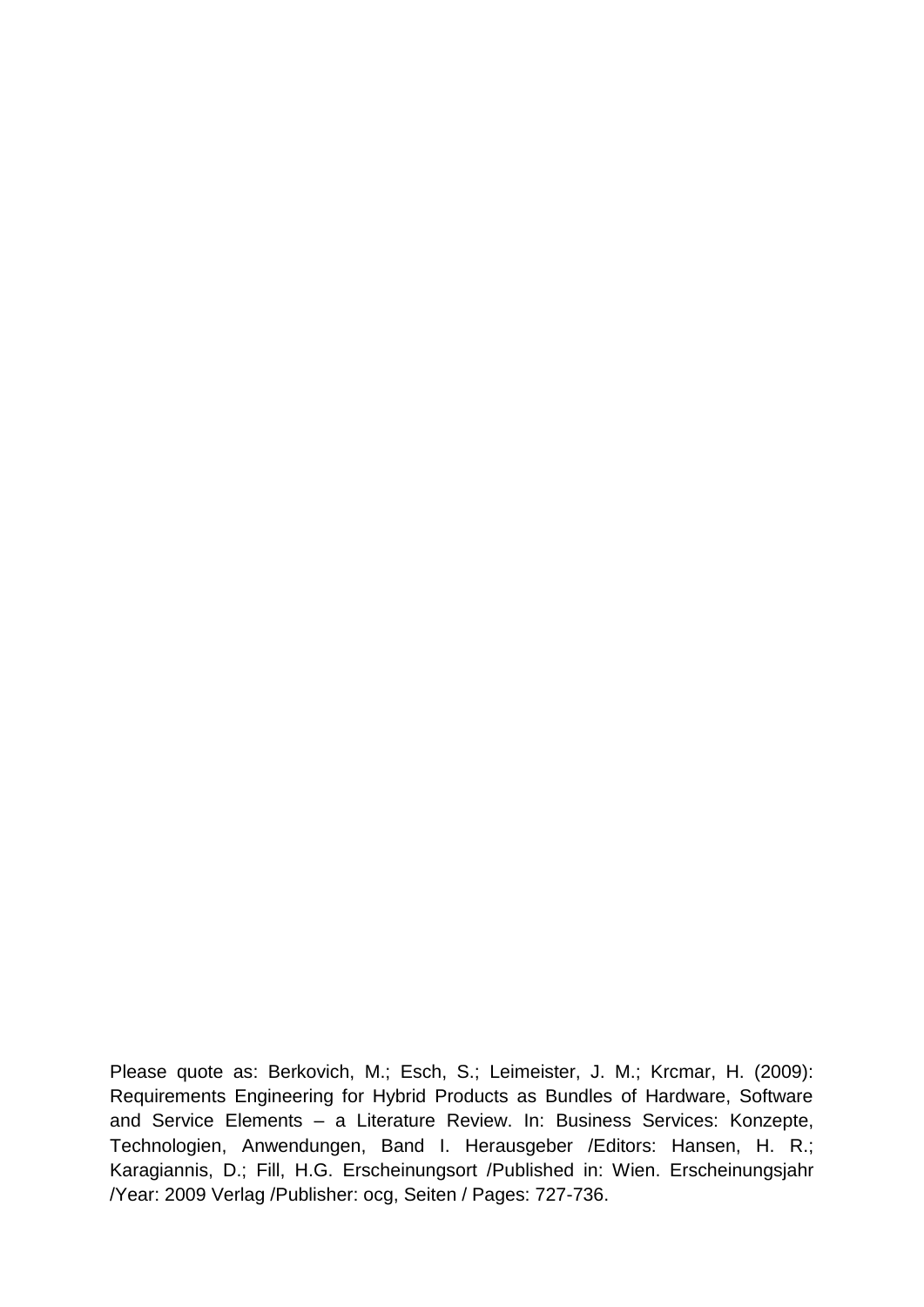## **REQUIREMENTS ENGINEERING FOR HYBRID PRODUCTS AS BUNDLES OF HARDWARE, SOFTWARE AND SERVICE ELEMENTS – A LITERATURE REVIEW**

# Marina Berkovich, Sebastian Esch<sup>1</sup>, Jan Marco Leimeister<sup>2</sup>, Helmut Krcmar<sup>1</sup>

#### *Abstract*

 $\overline{a}$ 

*In this paper we compare different approaches and show the need for systematic requirements engineering for hybrid products beyond disciplinary boundaries. Hybrid products consist of combinations of hardware, software and service elements. The purpose of this paper is to report on a literature review on requirements engineering for hybrid products. Each academic discipline involved (software engineering, product engineering and service engineering) has a different view on requirements engineering. The goal of the literature review is to discover how the approaches of each discipline are able to cope with requirements engineering for hybrid products.* 

## **1. Introduction**

Increasing competition and increasing technological development result in high time-, cost- and development pressure. These trends induce the need for differentiation for most companies [32, 34]. Thus companies are compelled to individualize their products and services regarding to customer needs. The companies' goals are to improve the innovation processes continuously and to increase their ability to determine, to track and to cover customer-needs better than competing companies. The improvement of the ability to innovate is an essential factor for the prosperity and growth of companies [10].

Hauschildt [14] defines innovations as qualitative new products or methods, which noticeably differ – however this is measured – from the prior state. The novelty has to be realized. The sole generation of a new idea is not sufficient; sale or utilization distinguishes between innovation and invention.

Therefore companies develop more and more complex solutions. These complex solutions consist of combinations of product-, software and service elements. The distinction between product and service becomes blurred and a so called hybrid product emerges [23]. A hybrid product is a

<sup>1</sup> Technische Universität München, D-85748 Garching b. München, Boltzmannstr. 3

<sup>2</sup> Universität Kassel, D-34127 Kassel, Nora-Platiel-Str. 4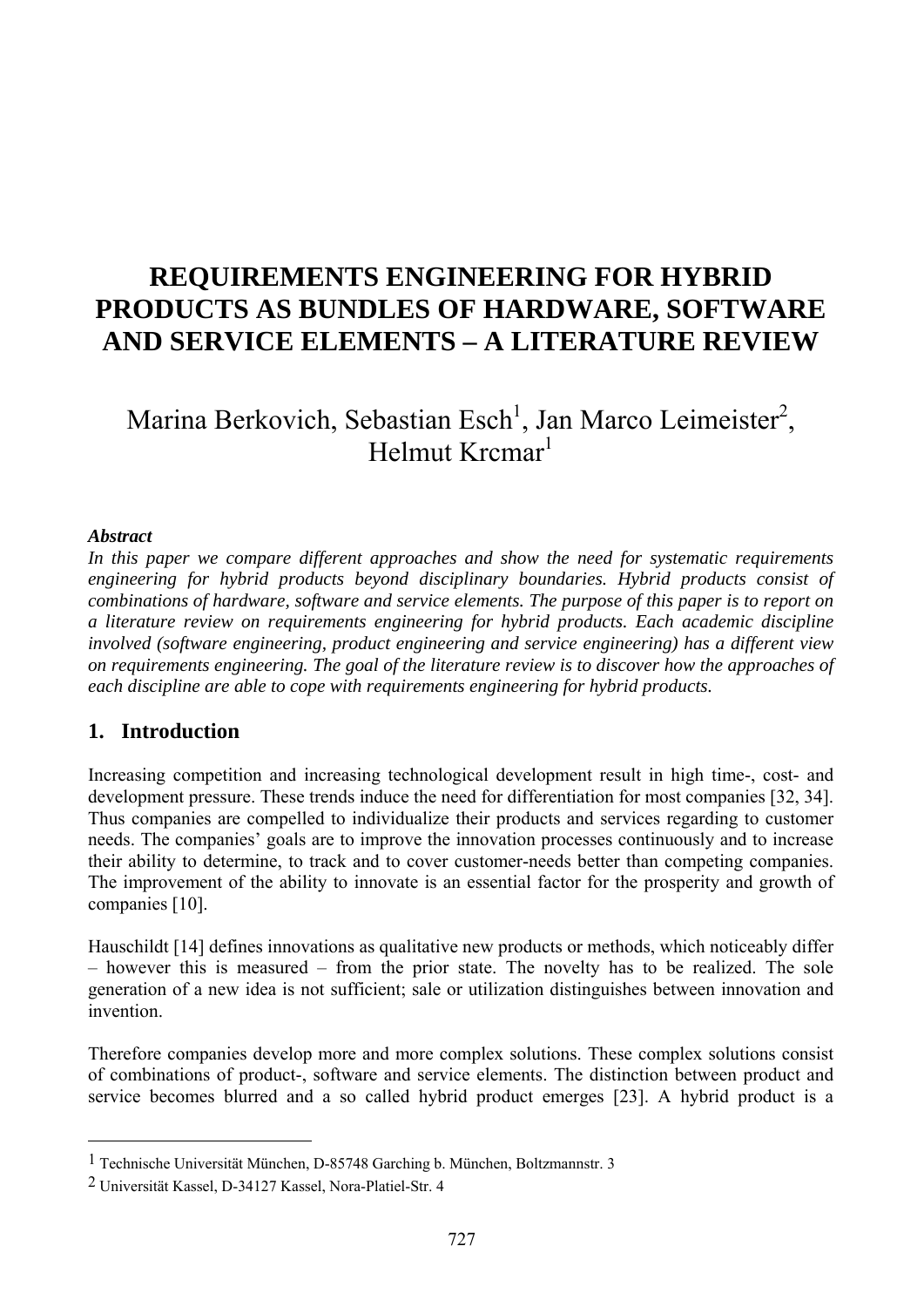complex solution consisting of several parts, usually hardware, software and service elements, which are not easily, recognized as single parts, but different characteristics of these three parts define the hybrid product [23]. Especially the development of hybrid products is different because of the high number of sub-elements, the high level of technological integration and the degree of customer-integration [23, 37]. But in the literature the development of products and services are elaborated separately.

Hybrid products have some differences compared with other areas. Hybrid products are more complex as products consisting of one part as hardware, software or service element [23]. The trend to customer individuality is also one of the important aspects characterizing these products.

The lifecycle of hybrid products is considered differently as traditional products. The company that builds hybrid products does also offer services in combination with the product, what means in practice that the later operation of the product is also important. The operator model changes from "build and forget" to "build, operate & advance". Ultimately also the business model of the company changes to a "pay per use" philosophy.

The individual components of these hybrid products have different development and manufacturing periods and are developed by different functional areas within a company. These aspects cause various challenges for companies.

## **2. Requirements Engineering**

Requirements engineering (RE) is a crucial aspect for a successful development of products and software [5, 24]. A dominant understanding of RE in software engineering defines requirements engineering as consisting of requirements analysis, prioritization and negotiation of requirements, the activities to control and to administer requirements of a system under development. The change- and realization-management and the validation of requirements are also parts of RE.

Strong evidence that RE is especially important gives [33] which states that "surveys which have been carried out so far suggest that, for large hardware/software systems, about 15% of the total budget is taken up by requirements engineering activities." All changes of requirements cause modifications of parts of the solution and increase development costs. Requirements engineering has to capture and to map the origin and the context of changes. Furthermore the impact of changes should be made assessable. Another important mission of tracking changes is to anticipate future changes of requirements.

The development of hybrid products is influenced by the disciplines product-, software- and service-engineering. Thus, the development of hybrid products needs a special designed process of requirements engineering. In order to develop the requirements engineering for hybrid products we analyze whether the RE in each of the discipline is appropriate for hybrid products.

## **3. The State of the Art of RE in the Literature**

Most development process models in product engineering, software engineering and service engineering consider requirements engineering only during the first phases of the overall development process. The goal of the requirements engineering's activities is to elicit and specify the requirements. The fact that missing or incorrect requirements have negative effects on the success of the product is widely recognized [5, 24].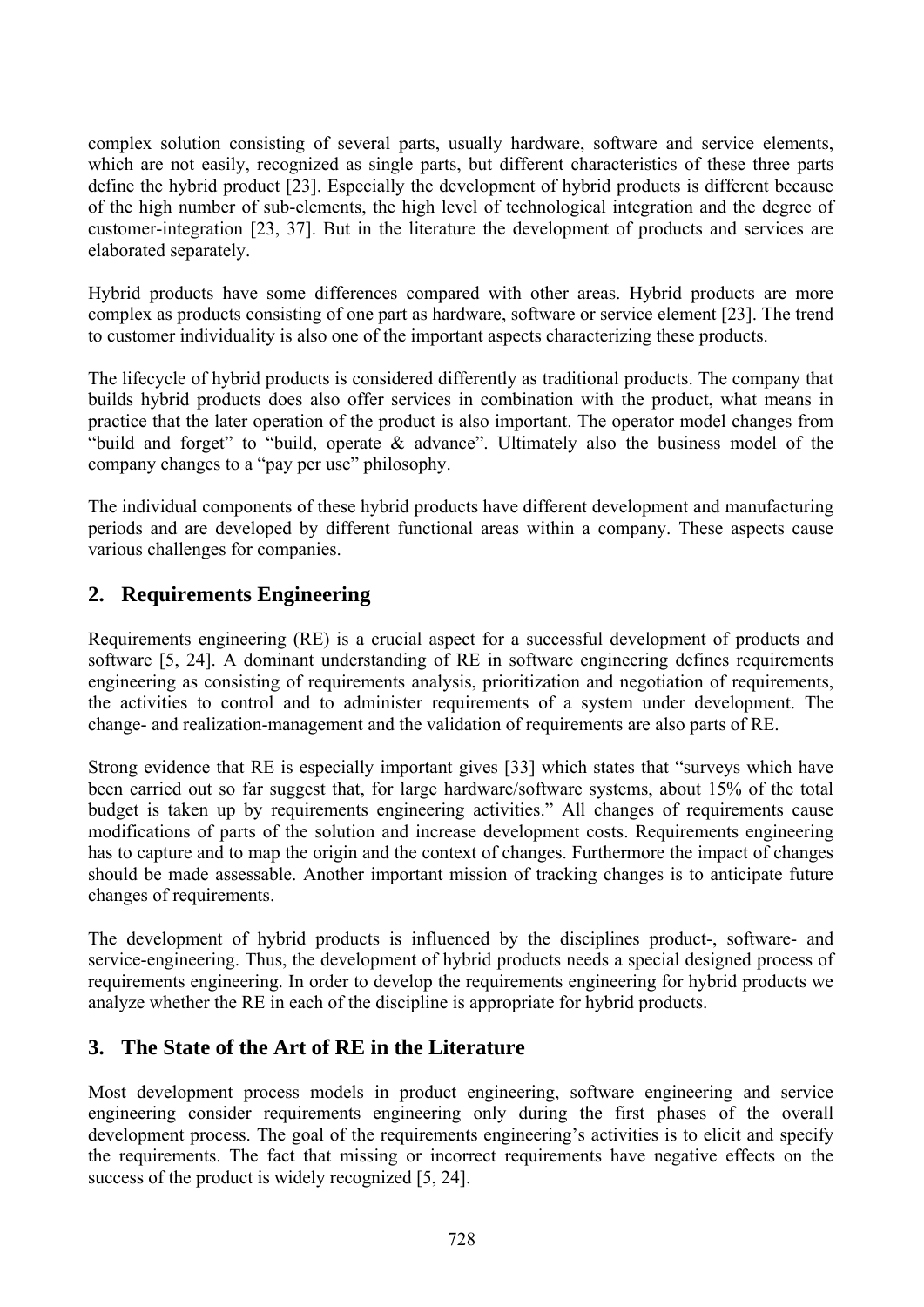The development process of hybrid products involves different stakeholders and components. In the following sections we describe and compare different approaches in product engineering, software engineering and service engineering, each of them specialized in developing mainly one component: (physical) products, software or services.

#### **3.1. Analyzed aspects**

In software engineering requirements engineering has already been accepted as an independent discipline and is done systematically. Many concepts and methods for handling of requirements have already been elaborated there. The development of process models has been elaborated there, which is especially important for hybrid products [23]. From the requirements engineering in software engineering we derived the aspects based on the phases of the requirements engineering process and proper questions listed below:

- Requirements elicitation: How are the requirements elicited? What methodical support is available?
- Requirements analysis: How are the requirements analyzed? How are the requirements translated to the language of the developer? What methodical support is available?
- Requirements negotiation: How are conflicts between requirements resolved? Are priorities assigned to requirements? What methodical support is available?
- Documentation: How are the requirements documented? Which information is documented?
- Validation: How are the requirements validated for completeness, correctness and consistency?
- Change management: How are changes of requirements managed?

Especially the next aspects are important for the literature review:

- Systematic requirements engineering: whether the requirements engineering is evaluated in all phases of the development process.
- Methods for formal specification of requirements: are there methods for a formal specification of requirements?
- Methods for requirements elicitation are described: are the methods of requirements elicitation described?
- Tool-support: are there tools supporting the process of requirements engineering
- Documentation and management of changes of requirements: are changes of requirements documented and is the change management process defined?
- Whether all phases of the innovation process are covered: are all phases of the innovation process considered in requirements engineering?
- Whether hybrid products are captured: does the process of requirements engineering consider hybrid products?

#### **3.2. Sources of RE-approaches: Product Engineering**

Jung [20] defines a requirement as a request that a product fulfills certain properties or functions. A requirement can be posed consciously or unconsciously by any person that has an interest in justifying the requirement. A requirement consists of a describing attribute and a defining value (quantification).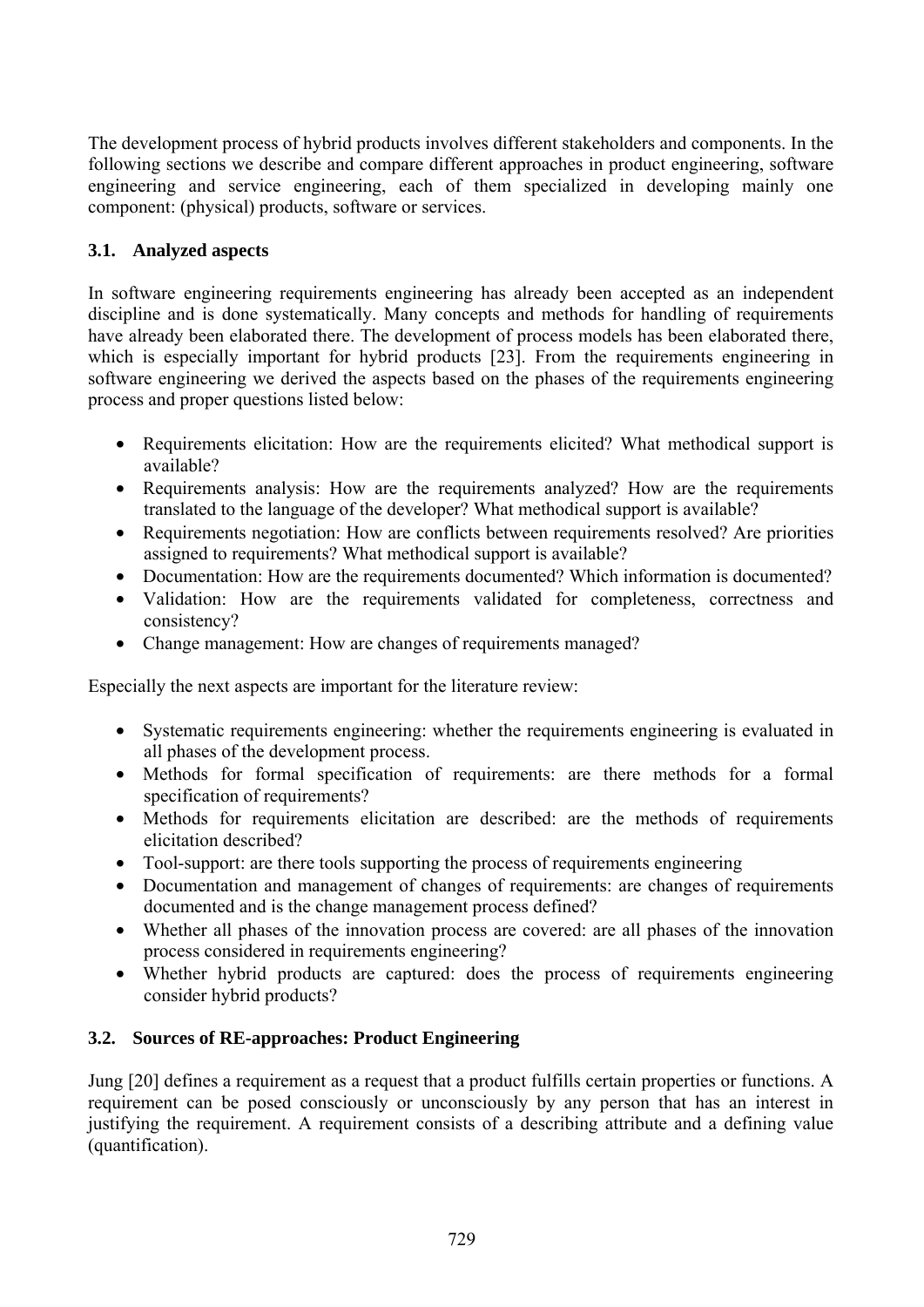Most development approaches in product engineering take requirements engineering into consideration [1, 3, 7, 9, 11, 16, 21, 24, 27, 35]. Some examples illustrate the common views of these approaches. Cross [7] suggests a goal tree, which is used to vaguely collect the initial requirements. During the development process the requirements are refined as the problemunderstanding of the customer and engineers increases. Ehrlenspiel [11] defines an iterative process for eliciting the requirements. He suggests using checklists to support the customer interviews and to overcome misunderstandings between the customer and the engineer. Lindemann [24] has developed a set of methods for requirements elicitation. These methods are not used in a predefined order and can be applied repeatedly. Examples for methods involving the customer are: checklists, mind maps and questionnaires. A sequential process model is suggested by Pahl [27]. He states that the engineer has to extract the requirements from the customer's wishes. He also recognizes that the customer is often not able to express his requirements appropriately, but he does not suggest methods for eliciting the requirements. Ulrich [35] collects the requirements in hierarchical weighted lists. The author states that it is important to reveal implicit customer-needs and that a common product-understanding between customer and engineer is absolutely necessary.

Most authors demand that changes of requirements are documented in form of requirement-lists. The origin and cause of changes is hardly documented. Interdependencies between requirements are captured by creating links between requirements, but an anticipatory handling of requirements is missing.

The analysis of the mentioned literature revealed that RE in product engineering is mostly restricted to the early phases of the development process. During the late phases RE does not seem to play a substantial role. Most of these approaches state that the customer plays a central role during the entire development process, but type and degree of customer integration into the development process varies. The integration of the customer into the process of requirements elicitation is emphasized, but not in later phases [20].

The methods of product engineering deal only with requirements for products. They do not mention that a product can consist of hardware and software or even of a bundle including services. The inclusion of services into the development process is not mentioned.

#### **3.3. Sources of RE-approaches: Software Engineering**

The term "requirement" is defined by IEEE-Standard IEEE 610.12-1990 [17] as follows: "A requirement is a (1) condition or capability needed by a user to solve a problem or achieve an objective; (2) condition or capability that must be met or possessed by a system or system component to satisfy a contract, standard, specification, or other formally imposed documents; (3) documented representation of a condition or capability as in (1) or (2)".

In contrast to the definition of product engineering, this definition considers the role of the user. A functionality does not exist on its own, but the user needs it, to fulfill his tasks. Additionally, this definition states the origin of the requirements. Because the user will use the finished software, he is the main source of requirements. Therefore the integration of users into the requirements elicitation is a decisive factor for the success of software-projects [22].

Boehm [4] defines requirements engineering as follows: "Software requirements engineering is the discipline for developing a complete, consistent unambiguous specification – which can serve as a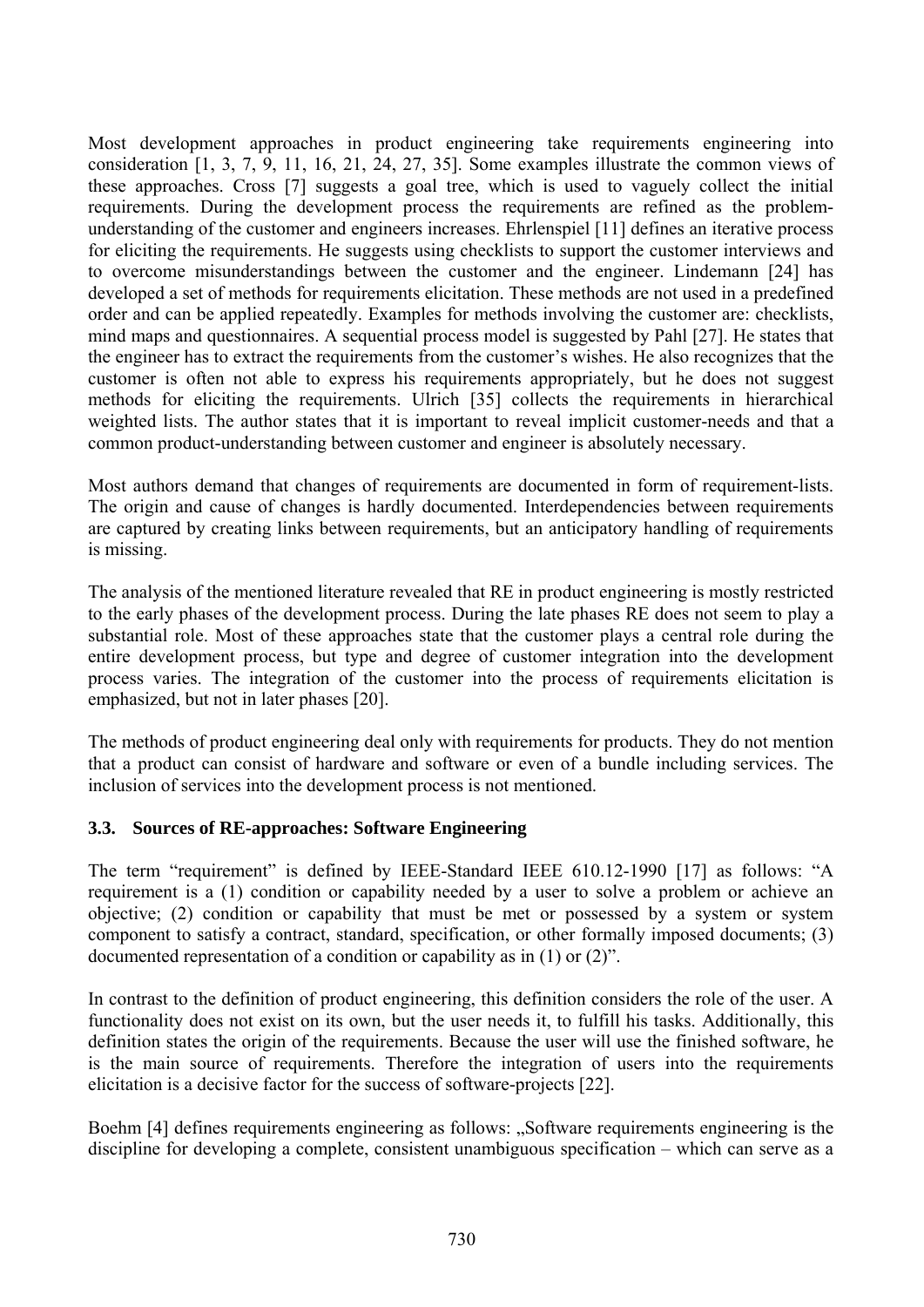basis for common agreement among all parties concerned – describing what the software product will do (but not how it will do it, this is to be done in the design specification)".



**Figure 1: RE process (according to [33])** 

In *Figure 1* the RE process is depicted according to Sommerville and Kotonya [33]. The authors give the following definition of the process of requirements engineering: "A requirements engineering process is a structured set of activities which are followed to derive, validate and maintain a systems requirement document. Process activities include requirements elicitation, requirements analysis and negotiation and requirements validation."

As the arrows in *Figure 1* indicate requirements engineering is not a linear process but an iterative process. The outcome of the RE process is the requirements document and the system specification respectively. The main processes are described below:

- Requirements elicitation: The task of requirements elicitation is the identification of requirements' sources and the elicitation of requirements according to the identified stakeholders and other requirements' sources [28]. The methods applied for elicitation of requirements are interview, workshop, observation and perspective-based reading, also brainstorming, prototyping, Mind Maps and checklists [28]. Also [33] suggest interview and observation as methods for eliciting the requirements. Sources of requirements among others can be users, domain knowledge, existing systems and regulations.
- Requirements analysis and negotiation: The goal of requirements analysis and negotiation is to solve conflicts that exist between requirements and eventually get a consistent set of requirements [28]. Conflicts exist because different stakeholders have different interests in the system and different views on the system. Mostly the win-win-approach is applied to solve the conflicts [28].
- Requirements documentation: Pohl [28] suggests natural language based and model based forms of specifications. Model based documentation is based on modeling languages such as UML. To express the importance of each requirement, priorities are assigned to requirements. There exist many methods for prioritizing requirements.
- Requirements validation: The goal of requirements validation is to check if the requirements specify the system as the customer wants and needs it. The methods for validation presented by Sommerville and Kotonya [33] are reviews, prototyping and testing. Pohl [28] suggests inspection, reviews, walkthroughs, perspective-based reading and prototypes.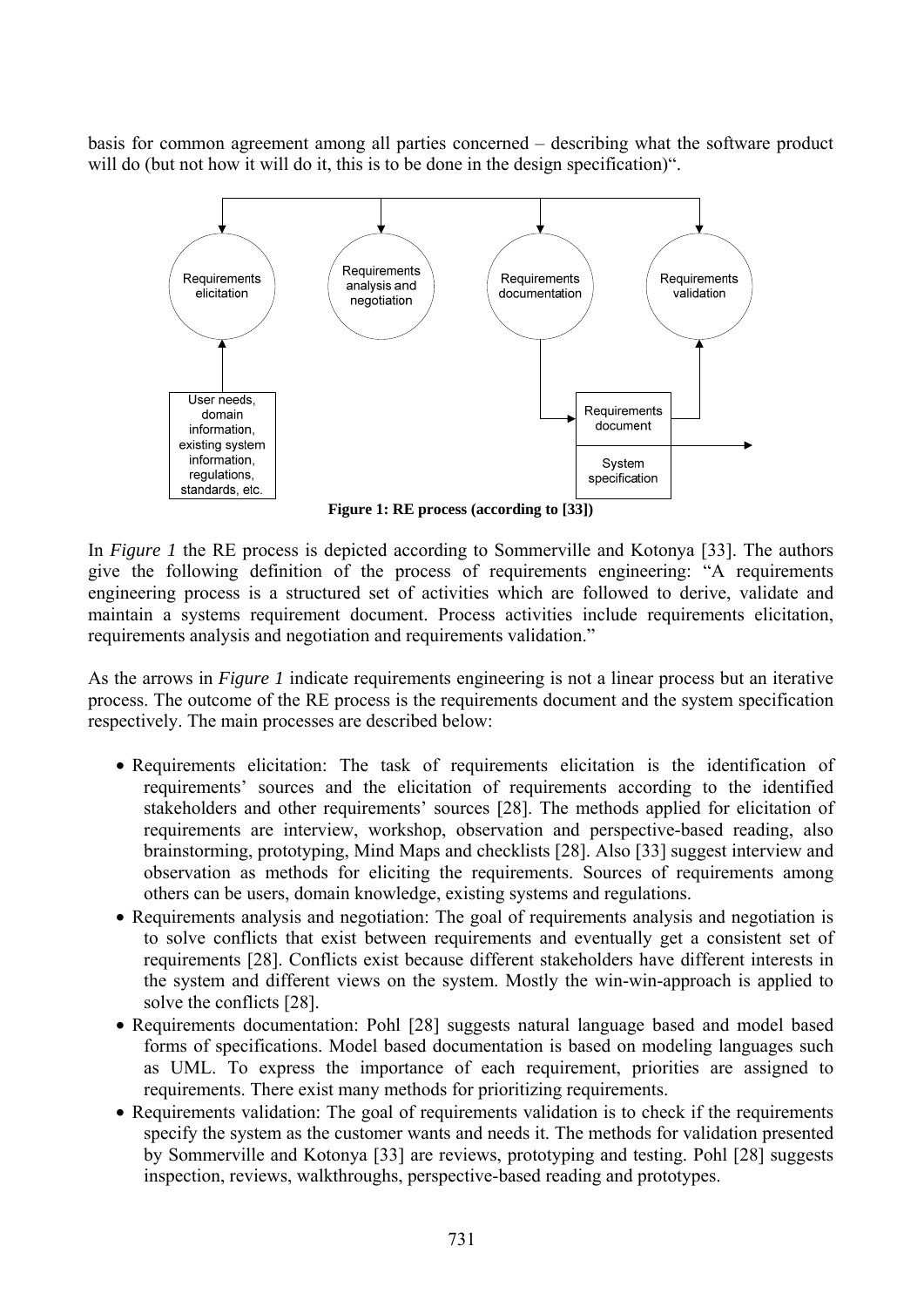Aurum and Wohlin [2] give a comprehensive compilation of practices used in RE in software engineering. In this paragraph we give a short overview of these practices. The methods requirements elicitation, specification and modelling mean "understanding the needs of stakeholders, eliciting requirements, modelling and collecting them in a repository" [2]. Here we see that software engineering is aware that there are several stakeholders with different interests in the product. To resolve these conflicts the activities of negotiation and prioritization are introduced [28]. Prioritizing requirements "assists project managers with resolving conflicts […], plan for staged deliveries, and make necessary trade-off decision" [2].

Relationships between requirements determine factors for choosing the way of software development work [8]. In order to obtain a connection between requirements engineering, design, implementation and test, requirements traceability is introduced. Requirements traceability is defined as "the ability to describe and follow the life of a requirement, in both a forwards and backwards direction" [13]. Basing on the traceability the impact analysis tries to identify the parts of a system to be changed, if a requirement is changed and to identify the consequences on the system if the change is done [19].

We conclude that RE in software engineering is highly elaborated and many methods and process models are known. Software engineering sees RE as a continuous activity which is performed throughout the entire development process, while product engineering considers RE as a phase at the beginning of the development.

#### **3.4. Sources of RE-approaches: Service Engineering**

The term service engineering is defined by Gill [12] as "the systematic development of predominantly technical services by deploying engineering methods, practices and by using tools of the engineering design field".

According to Schmitz [30] service engineering in large part is handled by marketing divisions. Schmitz [30] sees requirements engineering as a task carried out by qualitative marketing research. To elicit the requirements the customer should imagine the service and should then express a hypothetical evaluation.

Ramaswamy [29] understands services as transaction processes. He suggests separating the quality of services into quality of service design and quality of service delivery. For the process of developing services, the requirements to the services are crucial. The process model of Ramaswamy consists of various steps. In the step "Defining Design Attributes" the key-customers and their expectations and requirements are elicited and prioritized. So we can see that the elicitation of requirements is intended, but no precise methods are provided. The management of requirements is not mentioned.

The process model of Schneider et al. [31] envisions the elicitation of customer requirements during the concept phase. Methods and tools for RE are not provided.

We conclude that there are process models for service engineering. These models describe the process on a very high level; hence tangible methods are not given. We can also show that most approaches mention the customer as a source of requirements. According to Zahn [36] the integration of the customer is an important factor for the development of services. But precise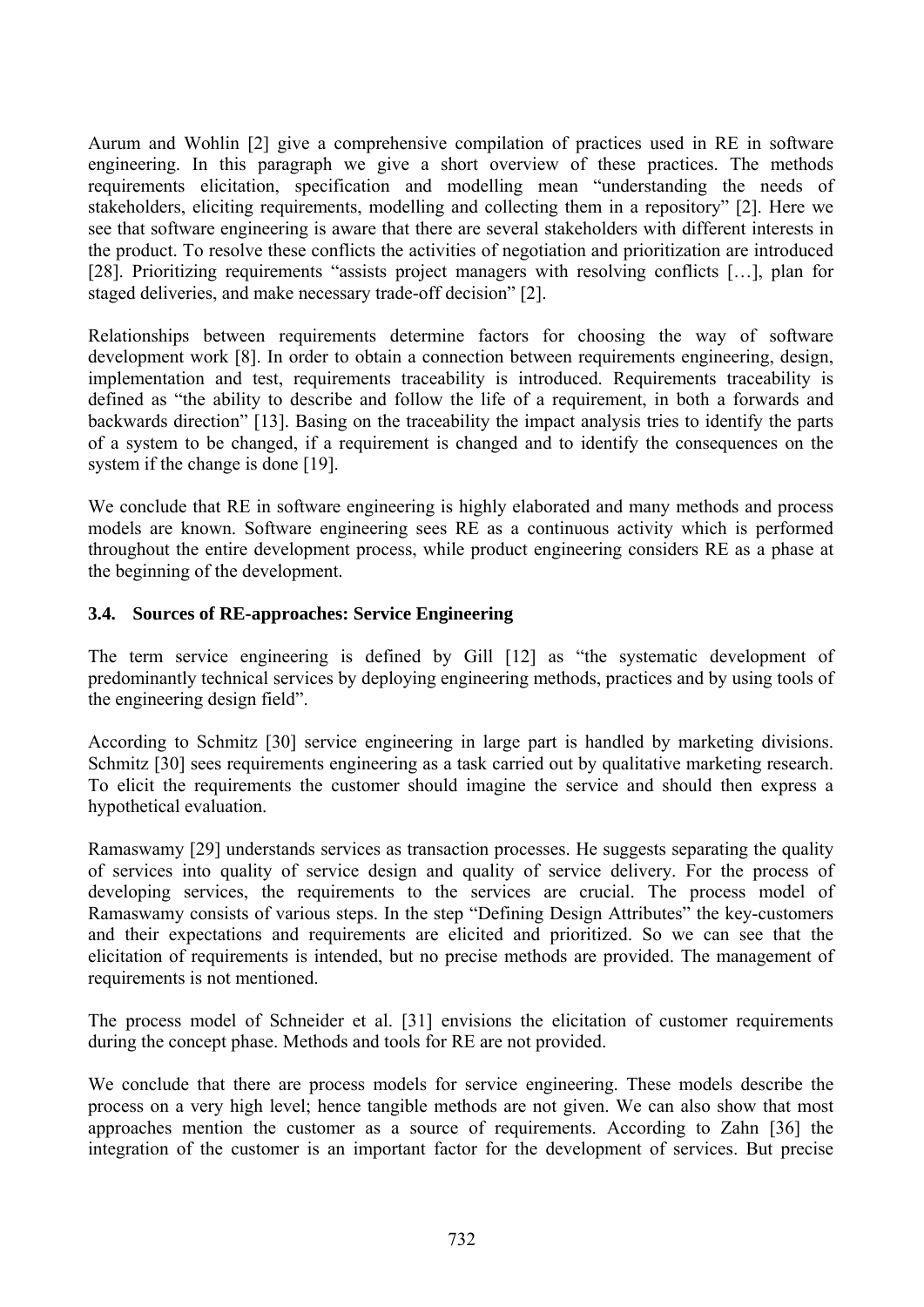methods and applicable tools can hardly be identified and therefore the role of RE in Service Engineering is very vague.

## **4. Conclusion**

The importance of RE to successfully conduct development processes has been recognized by all three disciplines of product-, software- and service-engineering.

In software engineering RE is applied throughout the development process and there are a large number of methods for eliciting and managing requirements.

In product engineering RE is also widely accepted. The handling of requirements is integrated in the engineering-process. Most approaches consider RE only during the first phases of the innovation process. Origin, context and period of validity of requirements are not captured.

Service engineering is still a young discipline and lacks support for systematic approaches [6, 15]. There exist some general process models, which mention RE, but offer no tangible methods. The abstraction level of these models is very high, so they are not relevant for practical use. Methods for elicitation and handling of requirements are treated only rudimentarily.

In *Figure 2* some aspects of RE are set in connection to the RE process of the three disciplines. The criterions are derived from the aspects covered in the paper. We can see that the RE in software engineering is most elaborated and RE in service engineering has the biggest gaps.



**Figure 2: aspects of requirements in the three disciplines**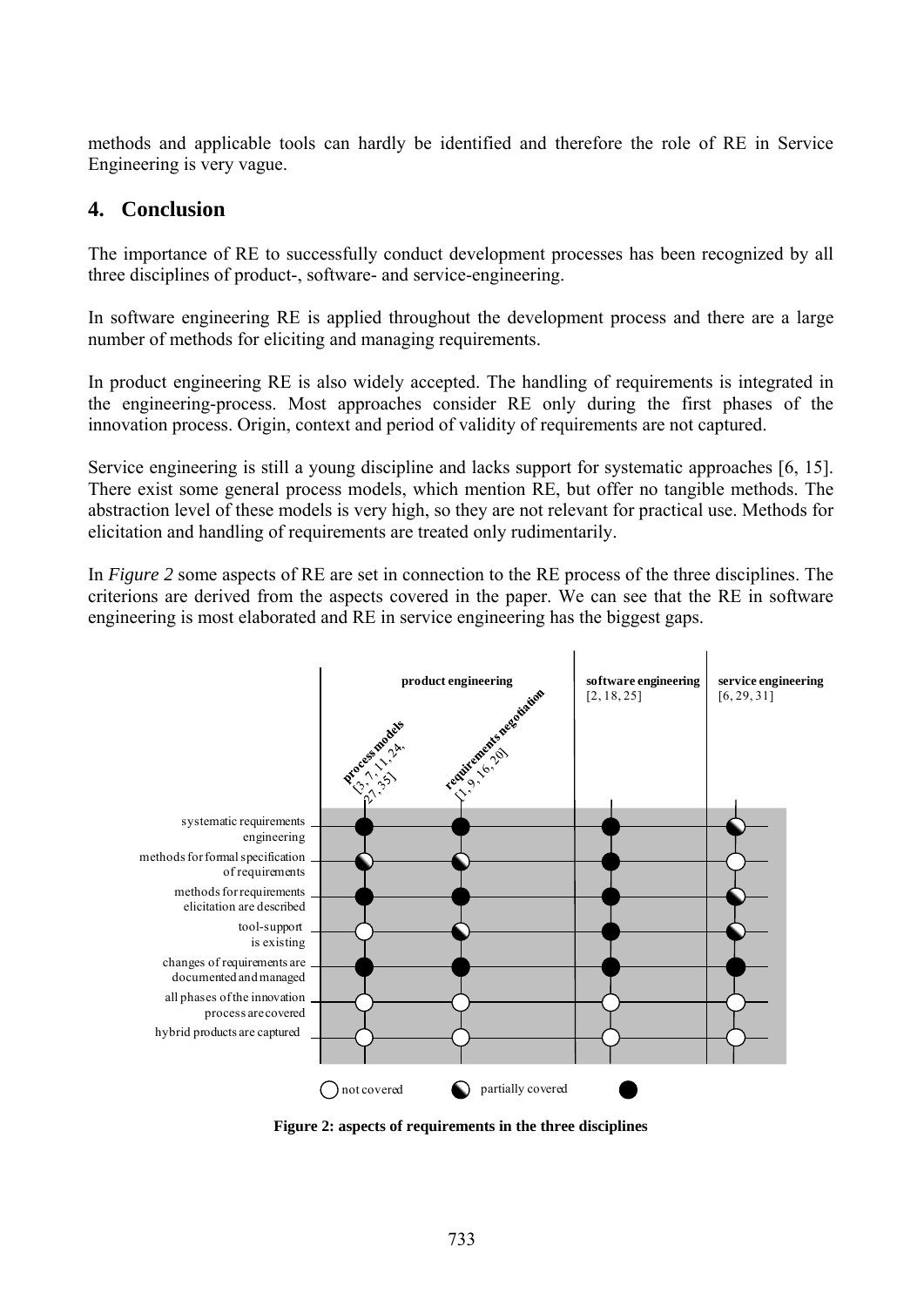In *Figure 2* we can see that especially the aspects that are most relevant for hybrid product are not covered by the existing approaches of RE. Also tool-support and methods for formal specification of requirements should be improved.

Hybrid products need customer orientation [23, 37]; to guarantee that the customer-need is satisfied, the customer has to be integrated into the whole development process, but none of the approaches covers all phases of the innovation process.

Services are a part of the hybrid product [23, 37], but the RE in product development and software engineering does neither mention the integration of services nor the parallel development of them. Additionally the RE approaches of product engineering do not cover software parts of products. In the RE of software engineering hardware is considered as already existing and is taken into account as an unchangeable "system context". Because of this lacks in the approaches all the four circles for "hybrid products are captured" in *Figure 2* are selected as "not covered".

## **5. Limitations and Outlook for Future Work**

This literature review covered only the most dominant literature found in these domains. It could only present the most significant differences and deficiencies of RE for the development of hybrid products – more detailed and thorough analyses are required.

Future work should develop models, modelling methods and supporting tools to cover the RE for hybrid products. It is particularly important to support all phases of the innovation process. Therefore models have to capture changes of requirements and interdependences between requirements and the methods have to deal with them accordingly.

To meet the challenges of RE for hybrid products, models are needed, that are capable of treating the requirements and the product as a whole. The models must also be able to capture service packages and its interplay of hardware-, software- and service components along the entire development process appropriately. By comparing the existing approaches and industrial practices it should be possible to develop a transdisciplinary understanding of requirements and its handling. Future research has to answer - amongst others - the following questions: Which methods and models are used by the RE in practice? Which methods and models presented in the literature are used in practice? Which are success and failure factors of RE in practice? Which activities must be supported by a process model for RE in the field of hybrid products? Is an integrated RE supporting all phases of the innovation process possible, reasonable and applicable?

## **6. References**

[1] AHRENS, G. Das Erfassen und Handhaben von Produktanforderungen, Dissertation der TU Berlin, Berlin, 2000.

[2] AURUM, A. WOHLIN, C. Requirements Engineering: Setting the Context, in: Engineering and Managing Software Requirements, Springer, Heidelberg, 2005.

[3] BREIING, A., FLEMMING, M. Theorie und Methoden des Konstruierens, Springer, Berlin, Heidelberg, 1993.

[4] BOEHM, B.W. Guidelines for verifying and validating software requirements and design specifications, EURO IFIP 79, North Holland 1979, S. 711-719

[5] BROOKS, F. P., JR. "No Silver Bullet: Essence and Accidents of Software Engineering, in: Computer, Vol. 20, No. 4, April 1987, pp. 10-19.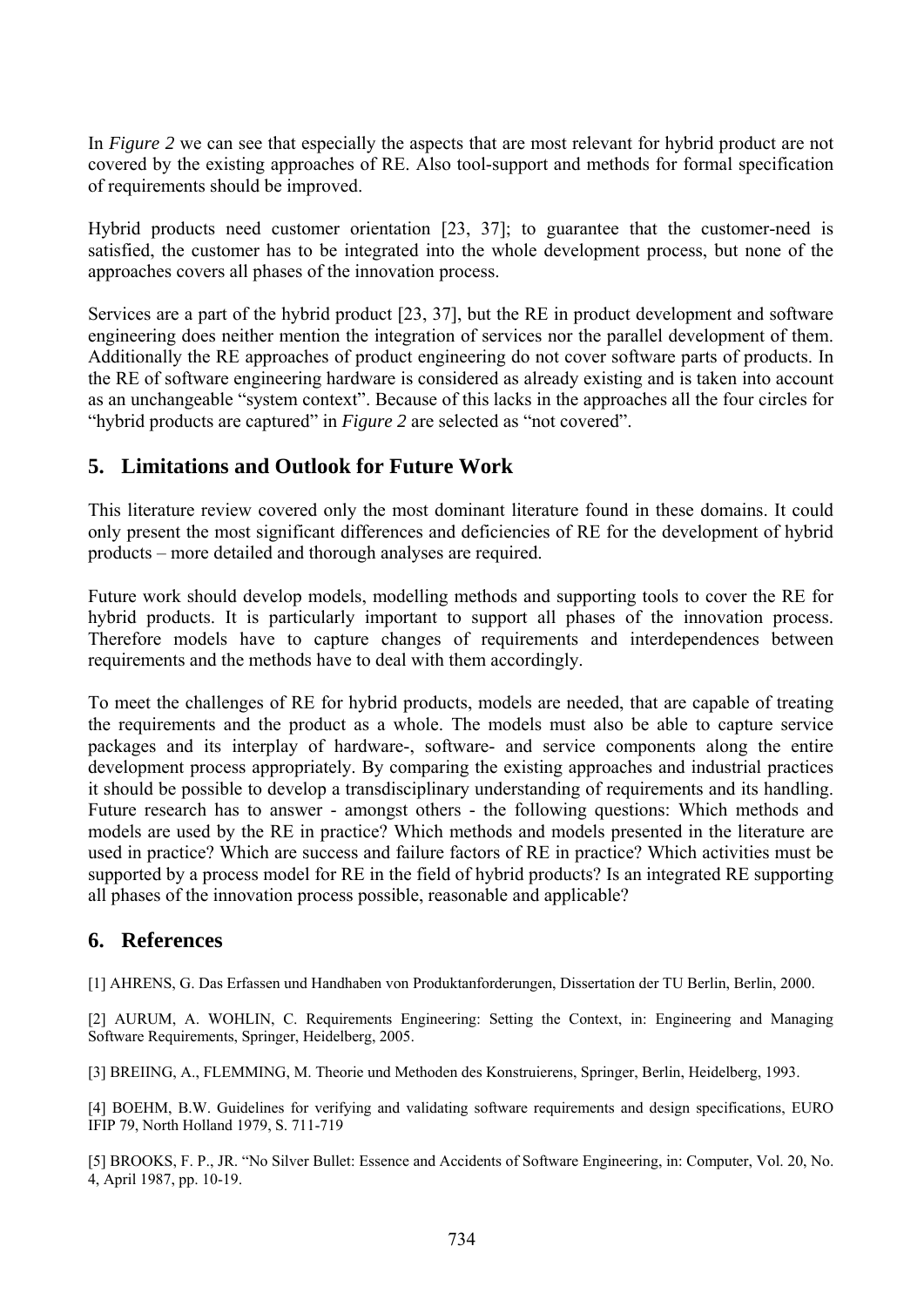[6] BULLINGER, H.-J., SCHEER, A.-W. Service Engineering – Entwicklung und Gestaltung innovativer Dienstleistungen, 2nd Edition, Springer, Berlin, 2005.

[7] CROSS, N. Engineering Design Methods, Wiley, Chicester, 1996.

[8] DAHLSTEDT, A. G., PERSSON, A. Requirements Interdependencies: State of the Art and Future challenges, in: Engineering and Managing Software Requirements, Hrsg.: Aurum, A., Wohlin, C., 1st Edition, Springer, Berlin, 2005.

[9] DANNER, S. Ganzheitliches Anforderungsmanagement, Shaker, Aachen, 1996; Diss. der TU München, 1996.

[10] EDGETT, S. J., COOPER, R. G. New Product Development, Ancaster, Product Development Institute, Ontario 2005.

[11] EHRLENSPIEL, K. Integrierte Produktentwicklung, Hanser, München, 2003.

[12] GILL, C. Architektur für das Service Engineering zur Entwicklung von technischen Dienstleistungen, 1. Auflage, Shaker, 2004.

[13] GOTEL, O.C.Z., FINKELSTEIN, C.W. An analysis of the requirements traceability problem, in: Proceedings of the First International Conference on Requirements Engineering, Colorado Springs, CO., 1994.

[14] HAUSCHILDT, J., SALOMO, S. Innovationsmanagement, 4td Edition, Franz Vahlen GmbH, München, 2007.

[15] HERRMANN, T., KLEINBECK, U., KRCMAR H. Konzepte für das Service Engineering: Modularisierung, Prozessgestaltung und Produktivitätsmanagement, 1st Edition, Physica, Heidelberg, 2005.

[16] HUMPERT, A. Methodische Anforderungsverarbeitung auf Basis eines objektorientierten Anforderungsmodells, HNI-Verlagsschriftenreihe, Paderborn, 1995.

[17] IEEE Standard Glossary of Software Engineering Terminology, The Institute of Electrical and Electronics Engineers, New York, 1990, IEEE Std. 610.12-1990.

[18] JACOBSON, I., BOOCH, G., RUMBAUGH, J. Unified Software Development Process: The complete guide to the Unified Process from the original designers, Addison-Wesley Longman, Amsterdam 1999.

[19] JÖNNSON, P., LINDVALL, M. Impact Analysis, in: Engineering and Managing Software Requirements, Hrsg.: Aurum, A., Wohlin, C., Springer, Berlin, 2005.

[20] JUNG, C. Anforderungsklärung in interdisziplinärer Entwicklungsumgebung, Dr. Hut, Aufl. 2006.

[21] KRUSE, P.J. Anforderungen in der Systementwicklung, VDI-Verlag, Düsseldorf, 1996.

[22] KUJALA, S. M., KAUPPINEN, L., LEHTOLA, KOJO, T. The role of user involvement in requirements quality and project success, in: 13th IEEE International Conference on Requirements Engineering, Paris, 2005, pp. 75 – 84

[23] LEIMEISTER, J. M.; GLAUNER, C. Hybride Produkte – Einordnung und Herausforderungen für die Wirtschaftsinformatik, in: Wirtschaftsinformatik, Vol. 50, No. 3, 2008 .

[24] LINDEMANN, U. Methodische Entwicklung technischer Produkte, Springer, Berlin, Heidelberg, New York, 2005.

[25] MARSCHALL, F., SCHOENMARKERS, M. Towards model-based Requirements Engineering for web-enabled B2B Applications, in: Proceedings of the 10th Annual IEEE International Conference and Workshop on the Engineering of Computer Based Systems (ECBS), 2003, S. 312 – 320

[26] MEIREN, T. Service Engineering – Systematische Entwicklung von kunden- und mitarbeiterorientierten Dienstleistungsprodukten, in: Technologiemanagement in der Praxis: Forschen und Anwenden, Hrsg.: Spath, D., Fraunhofer IRB , Stuttgart, 2006.